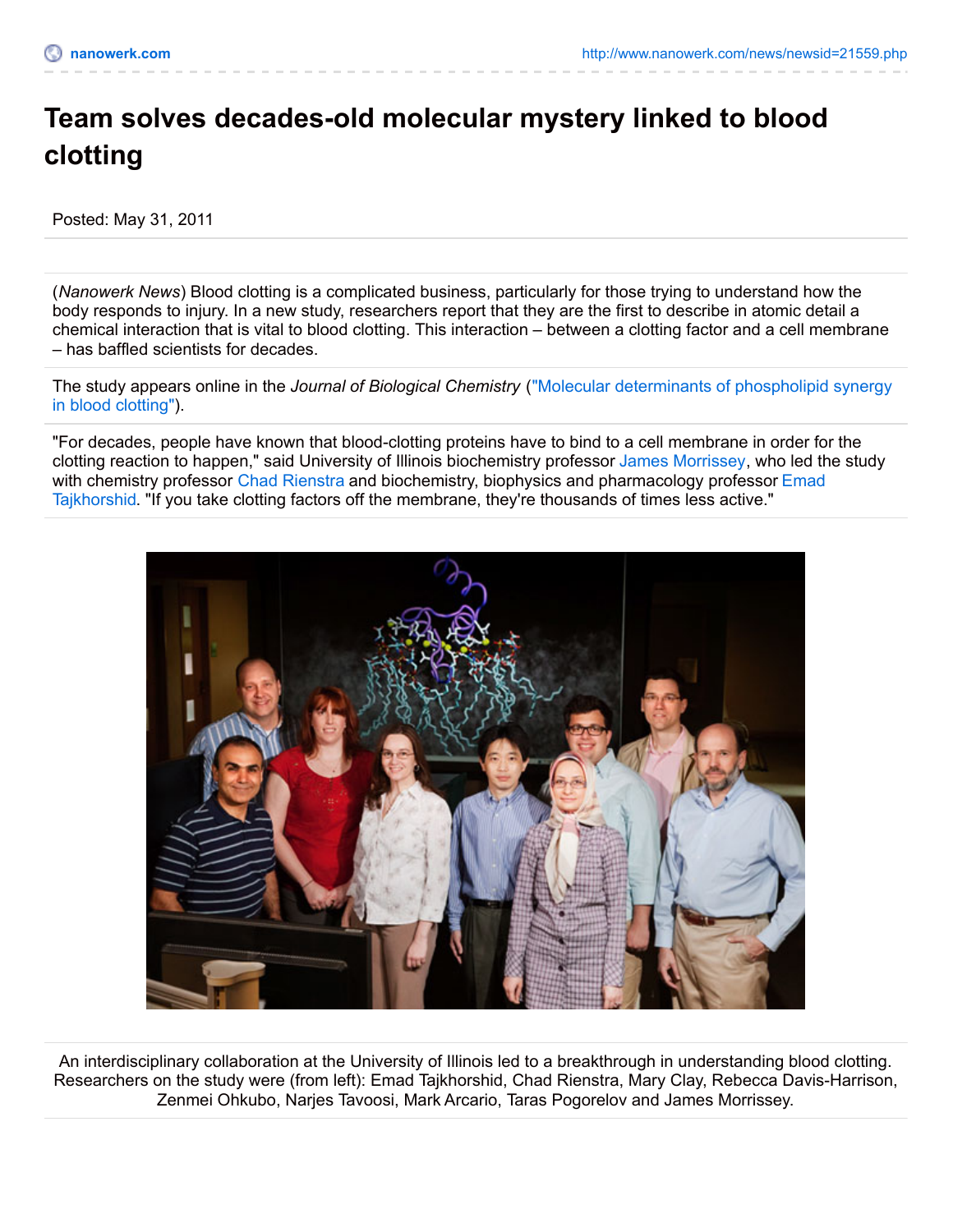The researchers combined laboratory detective work with supercomputer simulations and solid-state nuclear magnetic resonance (SSNMR) to get at the problem from every angle. They also made use of tiny rafts of lipid membranes called nanodiscs, using an approach developed at Illinois by biochemistry professor Stephen Sligar.

Previous studies had shown that each clotting factor contains a region, called the GLA domain, which interacts with specific lipids in cell membranes to start the cascade of chemical reactions that drive blood clotting.

One study, published in 2003 in the journal *Nature Structural Biology*, indicated that the GLA domain binds to a special phospholipid, phosphatidylserine (PS), which is embedded in the membrane. Other studies had shown that PS binds weakly to the clotting factor on its own, but in the presence of another phospholipid, phosphatidylethanolamine (PE), the interaction is much stronger.

Both PS and PE are abundant in the inner – but not the outer – leaflets of the double-layered membranes of cells. This keeps these lipids from coming into contact with clotting factors in the blood. But any injury that ruptures the cells brings PS and PE together with the clotting factors, initiating a chain of events that leads to blood clotting.

Researchers have developed many hypotheses to explain why clotting factors bind most readily to PS when PE is present. But none of these could fully explain the data.

In the new study, Morrissey's lab engineered nanodiscs with high concentrations of PS and PE, and conducted functional tests to determine if they responded like normal membranes.

"We found that the nanodisc actually is very representative of what really happens in the cell in terms of the reaction of the lipids and the role that they play," Morrissey said.

Then Tajkhorshid's lab used advanced modeling and simulation methods to position every atom in the system and simulated the molecular interactions on a supercomputer. The simulations indicated that one PS molecule was linking directly to the GLA domain of the clotting factor via an amino acid (serine) on its head-group (the non-oily region of a phospholipid that orients toward the membrane surface).

More surprisingly, the simulations indicated that six other phospholipids also were drawing close to the GLA domain. These lipids, however, were bending their head-groups out of the way so that their phosphates, which are negatively charged, could interact with positively charged calcium ions associated with the GLA domain.

Watch a movie of the simulation:

"The simulations were a breakthrough for us," Morrissey said. "They provided a detailed view of how things might come together during membrane binding of coagulation factors. But these predictions had to be tested experimentally."

Rienstra's lab then analyzed the samples using SSNMR, a technique that allows researchers to precisely measure the distances and angles between individual atoms in large molecules or groups of interacting molecules. His group found that one of every six or seven PS molecules was binding directly to the clotting factor, providing strong experimental support for the model derived from the simulations.

"That turned out to be a key insight that we contributed to this study," Rienstra said.

The team reasoned that if the PE head-groups were simply bending out of the way, then any phospholipid with a sufficiently small head-group should work as well as PE in the presence of PS. This also explained why only one PS molecule was actually binding to a GLA domain. The other phospholipids nearby were also interacting with the clotting factor, but more weakly.

The finding explained another mystery that had long daunted researchers. A different type of membrane lipid, phosphatidylcholine (PC), which has a very large head-group and is most abundant on the outer surface of cells, was known to block any association between the membrane and the clotting factor, even in the presence of PS.

Follow-up experiments showed that any phospholipid but PC enhanced the binding of PS to the GLA domain. This led to the "ABC" hypothesis: when PS is present, the GLA domain will interact with "Anything But Choline."